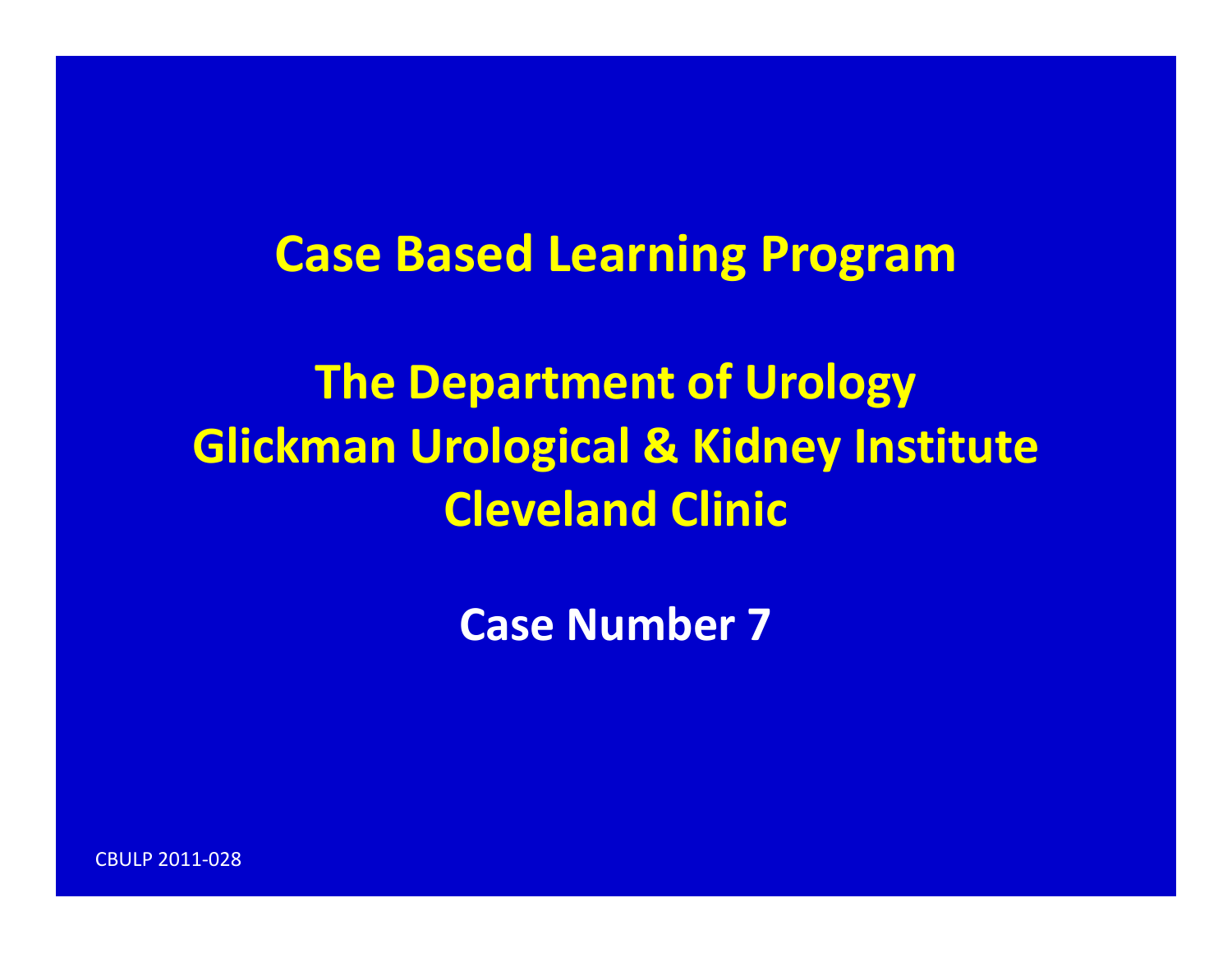### Case Based Urology Learning Program

 Steven C. Campbell, MD PhD Cleveland Clinic **Associate Editor:** 

 Editor: Jonathan Ross, MD Rainbow Babies & Children's Hospital, UH

Editor:

Manager: Nikki G. Williams Cleveland Clinic

**Case Contributors:** 

Anil Thomas, MD and Steven C. Campbell, MD PhD Cleveland Clinic



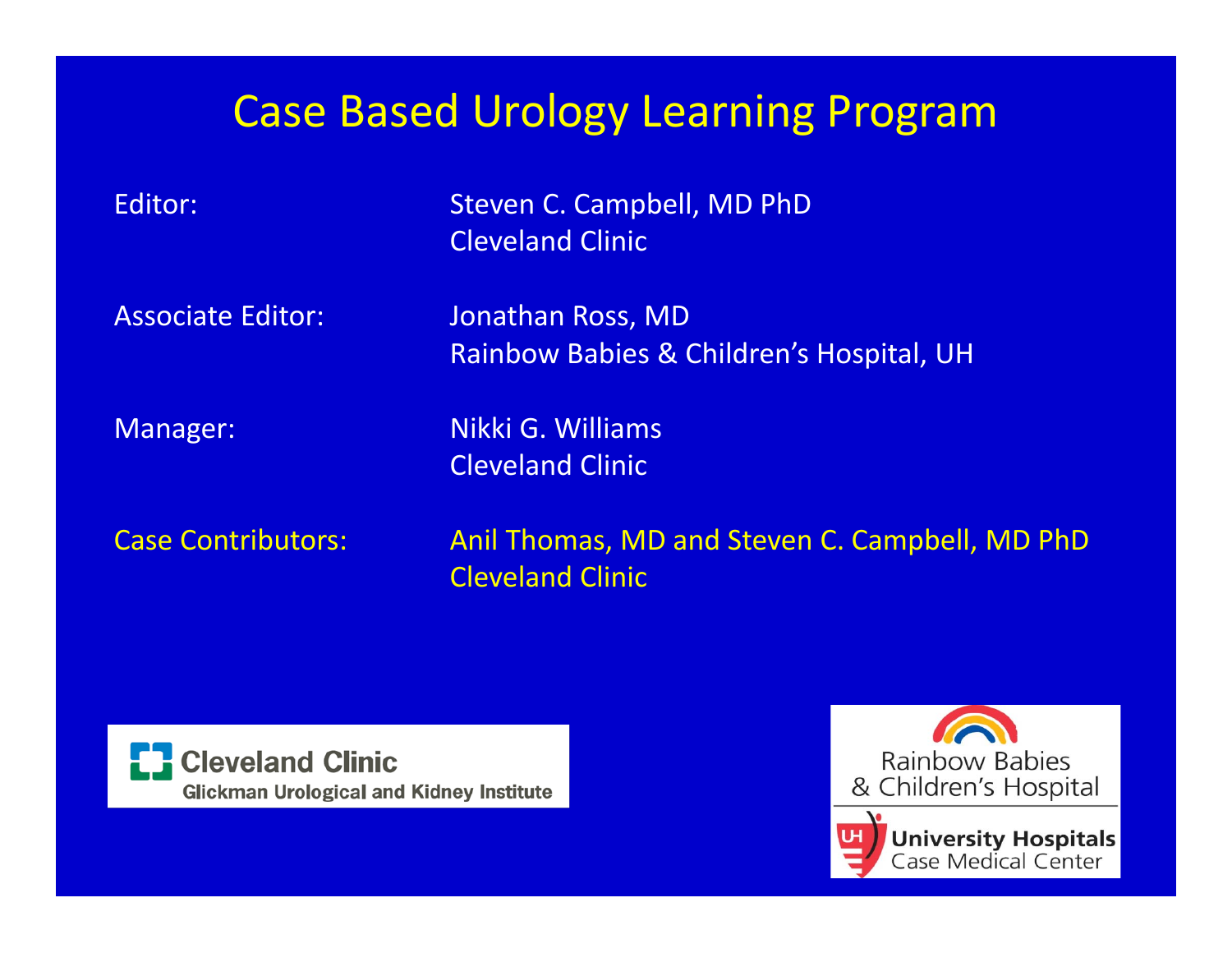A 32‐year‐old pregnant woman presents to the ER with right sided flank pain. Renal US shows right hydronephrosis.

#### What is the differential diagnosis?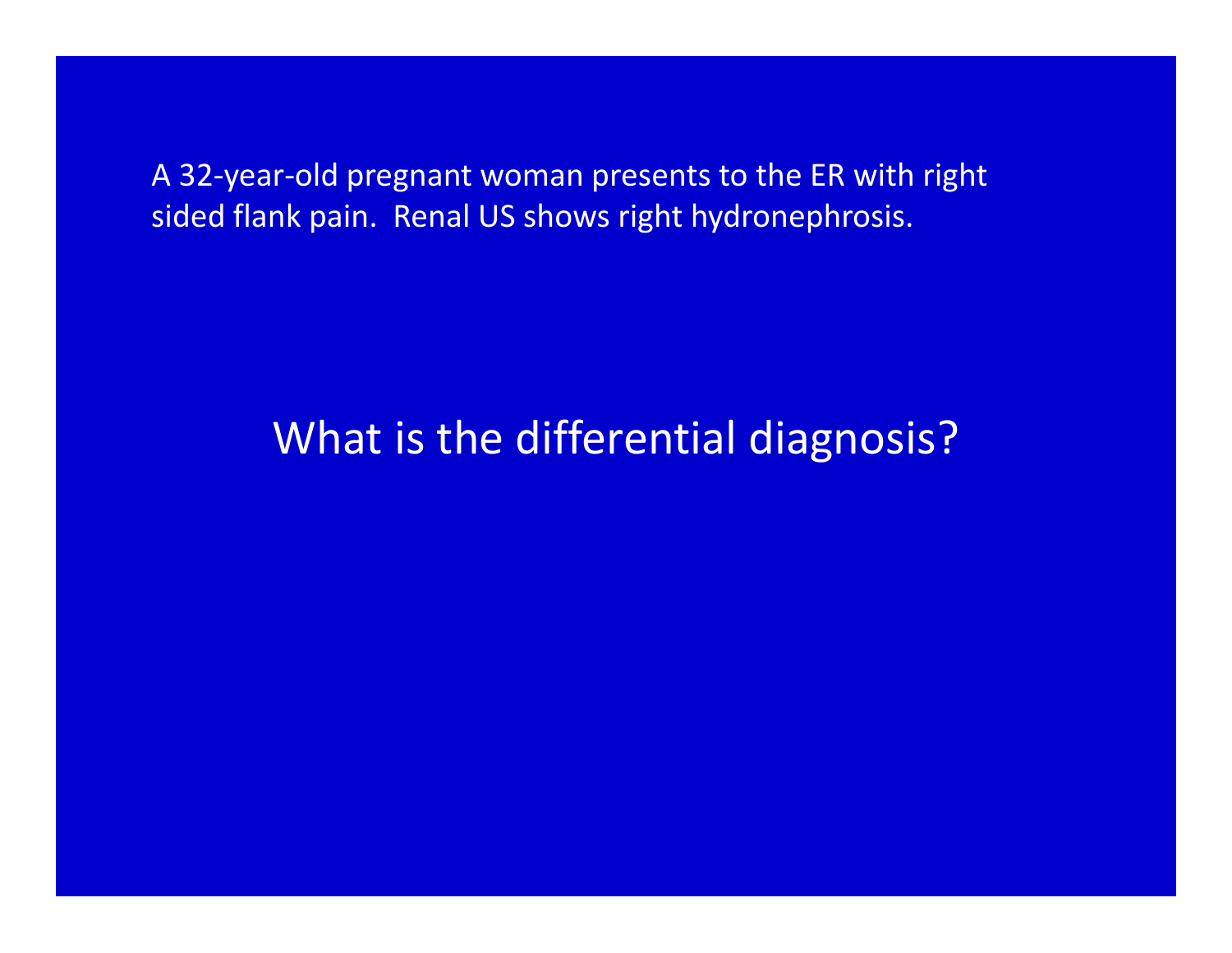#### What is the differential diagnosis?

Although the same differential for hydronephrosis and flank pain exist for pregnant versus non‐pregnant women (intrinsic or extrinsic obstruction, reflux, congenital, etc.), physiologic hydronephrosis is another common consideration during pregnancy. One of the most significant genitourinary tract changes in pregnancy is dilation of the upper urinary tracts, which occurs by the 7th week of gestation in up to 90% of pregnant women and may persist for 6 weeks postpartum. This physiologic hydronephrosis is thought to result from both hormonal and mechanical factors. The expanding uterus directly compresses the ureters, whereas progesterone inhibits ureteral smooth muscle contraction, causing further ureterectasis. Ureteral dilation is more pronounced on the right side because of dextrorotation of the uterus, whereas the left ureter is more protected from compression by the gas filled sigmoid colon.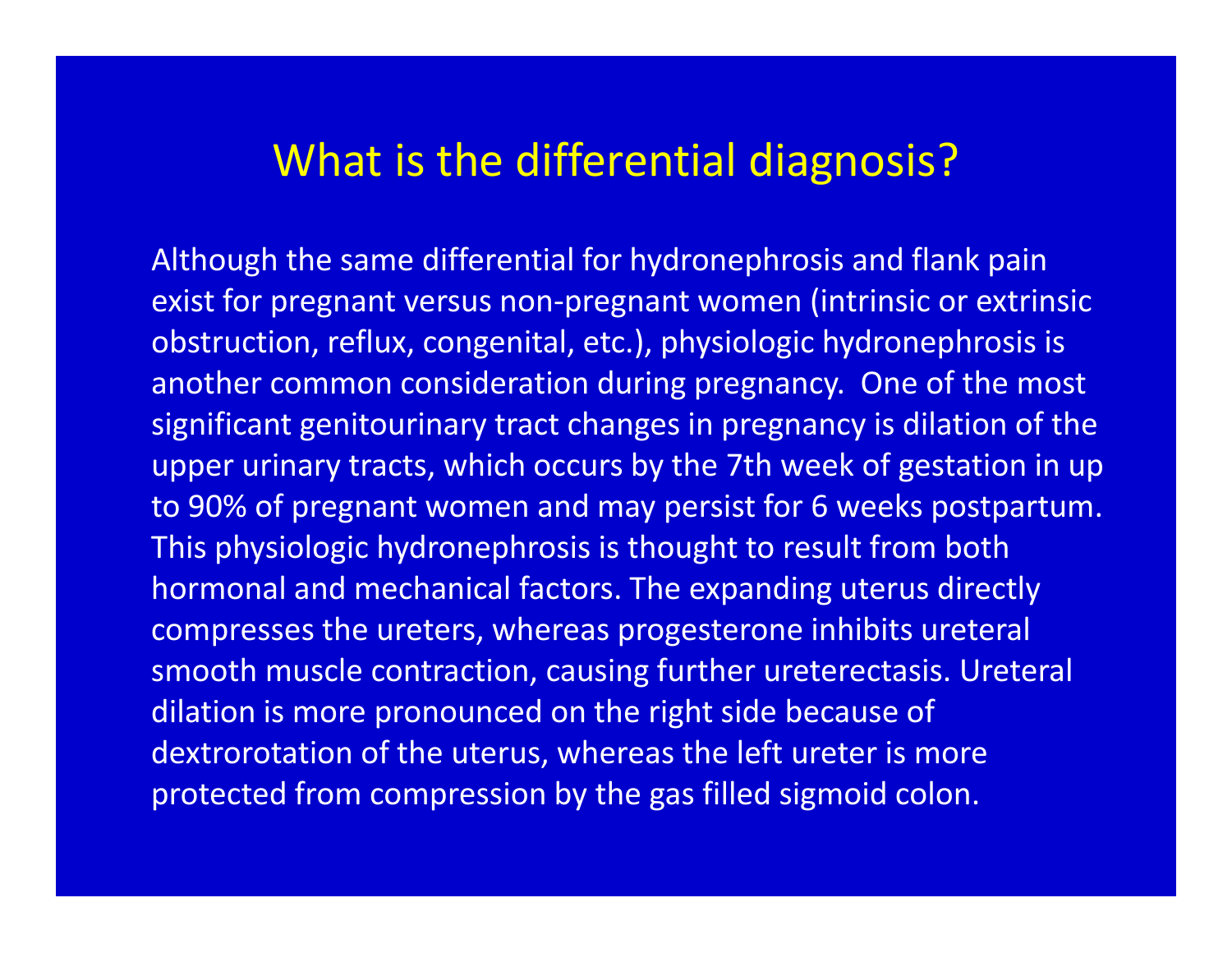How do you distinguish physiologic hydronephrosis from intrinsic obstruction due to distal ureteral stone disease?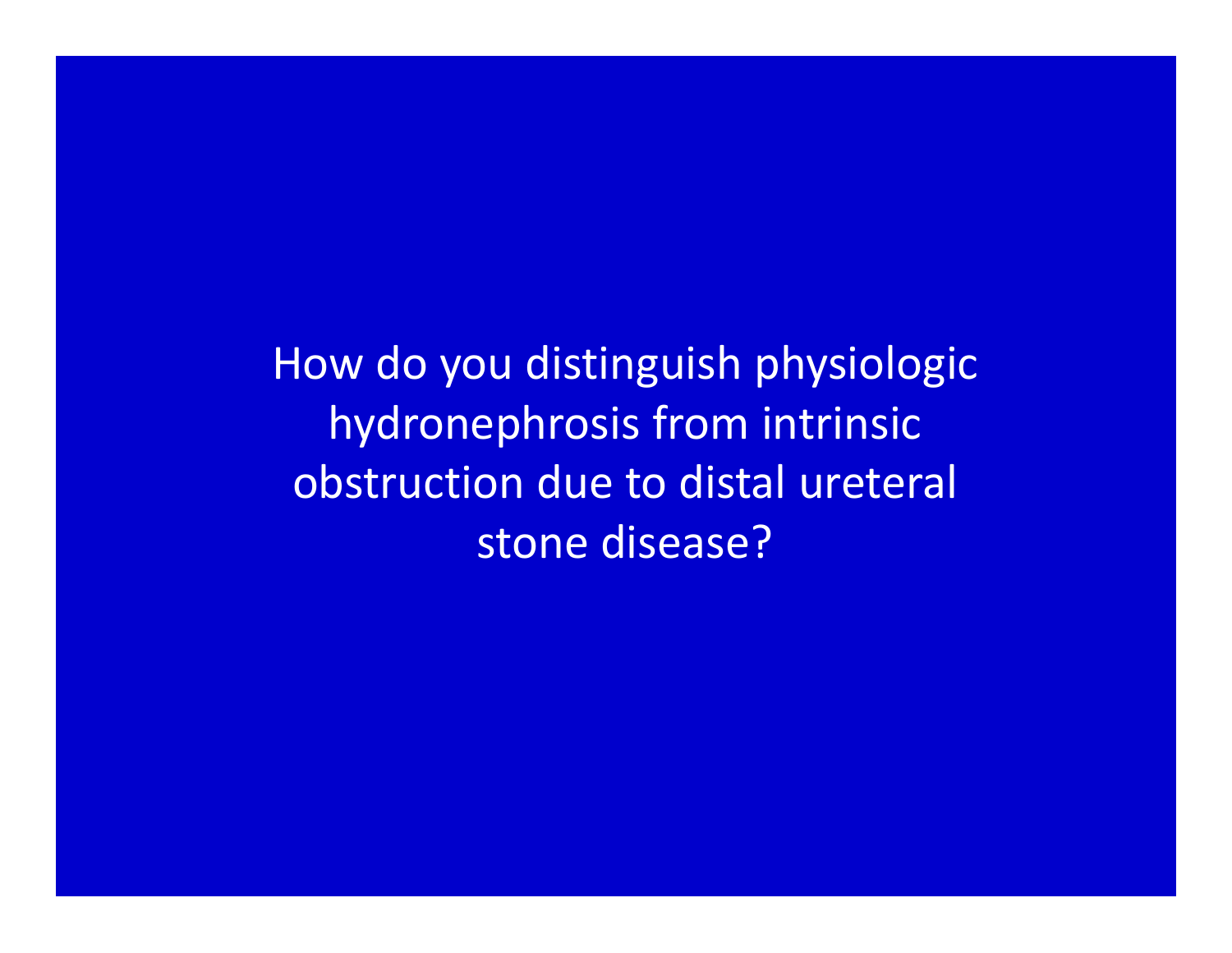How do you distinguish physiologic hydronephrosis from intrinsic obstruction due to distal ureteral stone disease?

Physiological hydronephrosis typically is more impressive on the right side and generally terminates at the pelvic brim. If the hydroureteronephrosis extends below the pelvic brim, distal ureteral obstruction should be considered. Of course, other findings such as an echogenic density with associated shadowing can also be very helpful.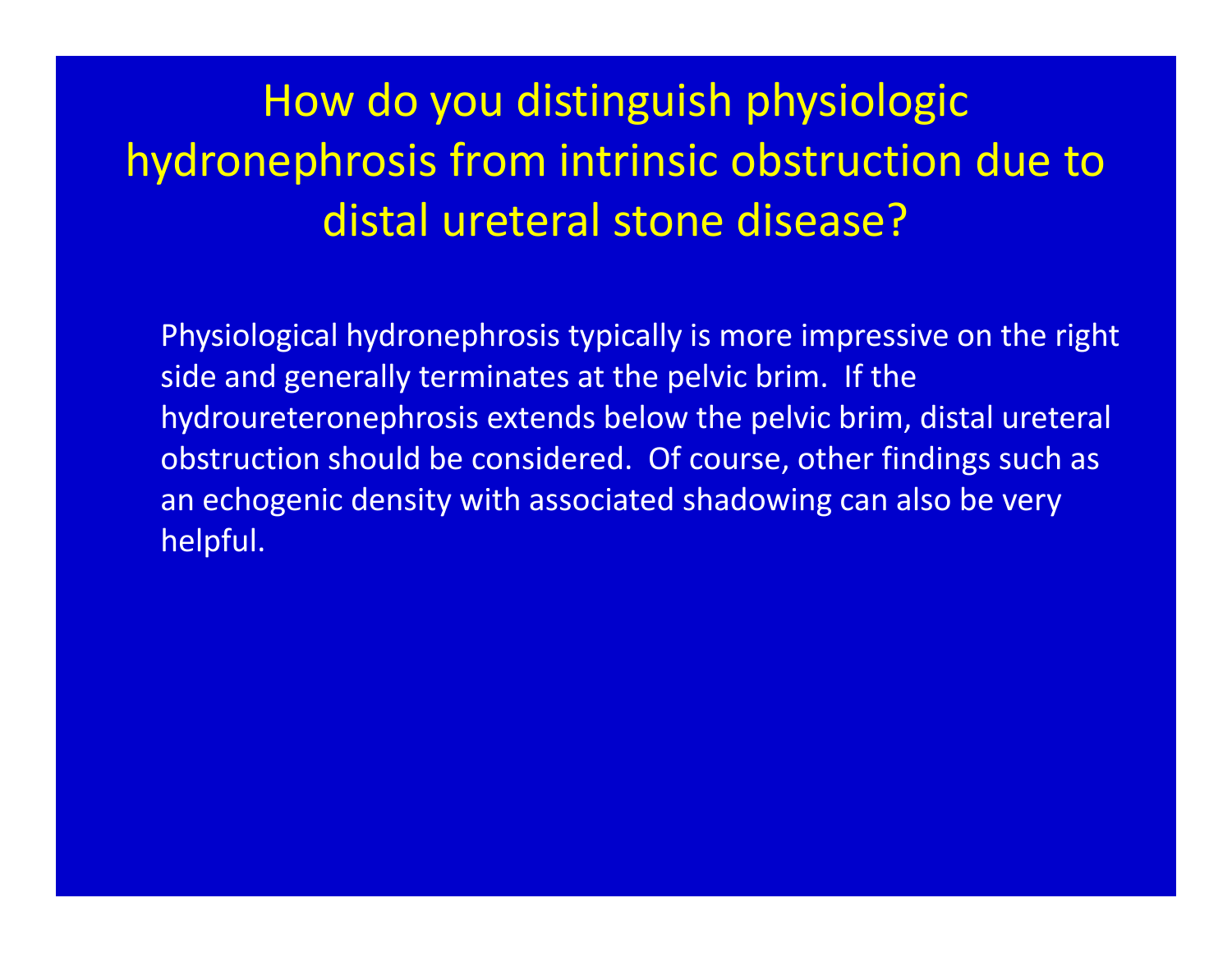Imaging suggests physiologic hydronephrosis.

### How is this managed?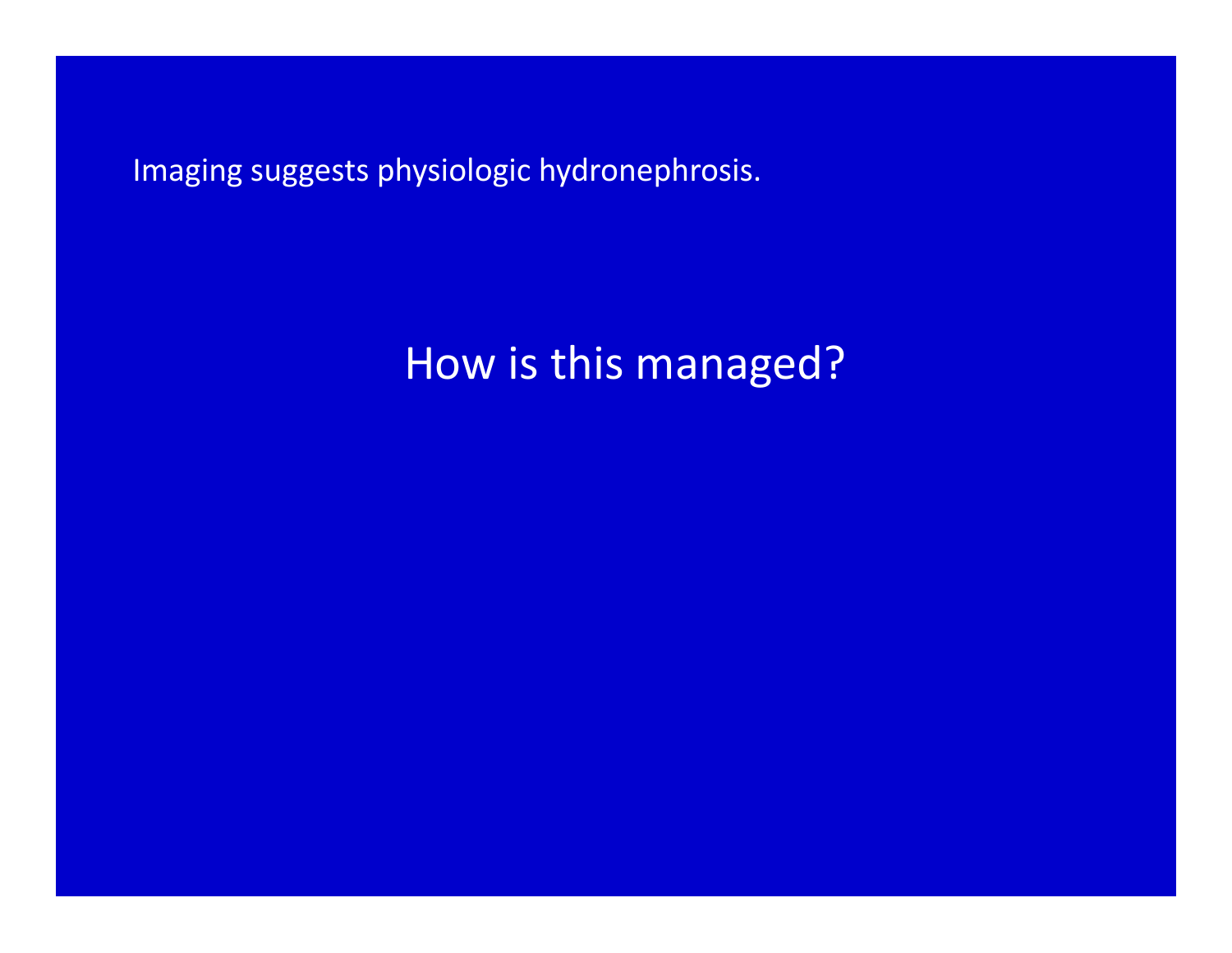#### How is this managed?

Occasionally, physiologic hydronephrosis may be painful requiring analgesia, or may be relieved by positioning the patient on her left side. Ureteral stent or nephrostomy tube placement may be necessary if symptoms persist; however, hydronephrosis is <sup>a</sup> normal physiological finding during pregnancy and if asymptomatic or only minimally symptomatic, intervention is not warranted.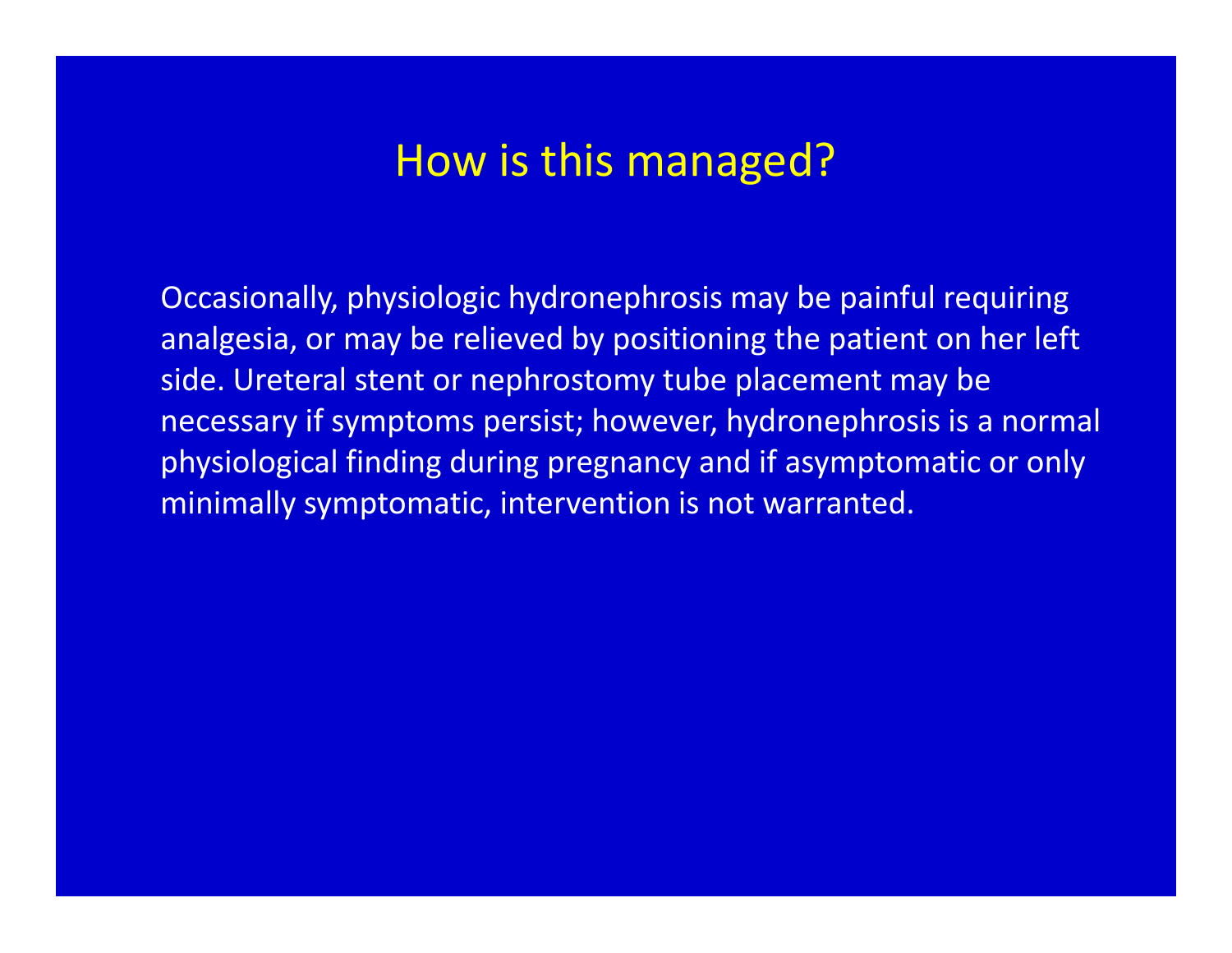The patient is found to have <sup>a</sup> SCr level of 0.4 mg/dL (her baseline SCr is 0.8 mg/dL).

### What is causing this change and is there clinical relevance?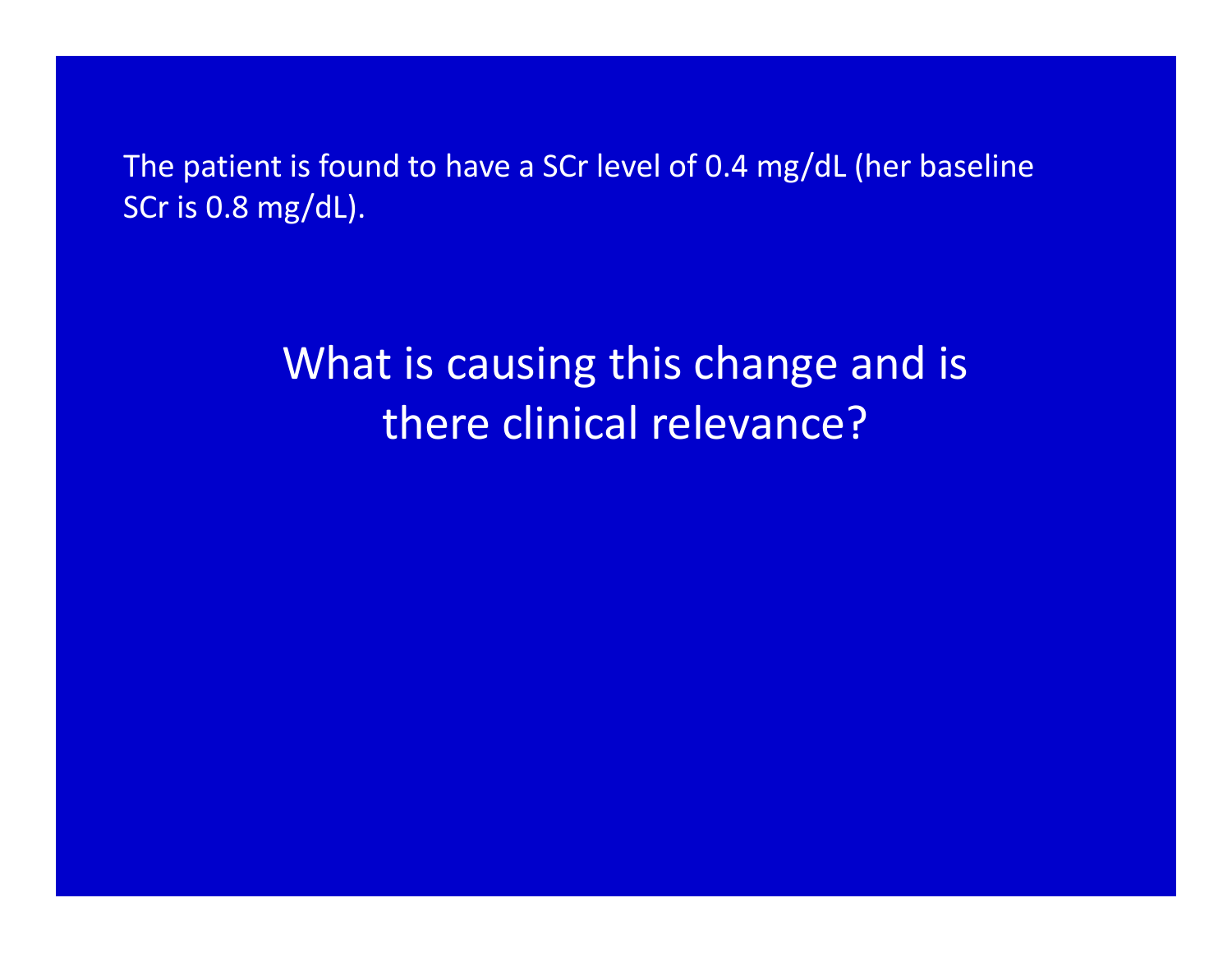### What is causing this change and is there clinical relevance?

Pregnancy is associated with increased cardiac output and decreased systemic vascular resistance. This leads to <sup>a</sup> concomitant increase in renal plasma flow and enhanced glomerular filtration rate (GFR). In some studies, GFR has been shown to increase 40%‐65% in comparison with pre‐pregnancy values. The increased GFR results in <sup>a</sup> decrease in average SCr levels from 0.8 to 0.5 mg/dL during pregnancy. Therefore, the renal excretion of certain medications may be affected and SCr values that would otherwise be considered normal, such as SCr <sup>=</sup> 1.0 mg/dL, may indicate renal dysfunction during pregnancy.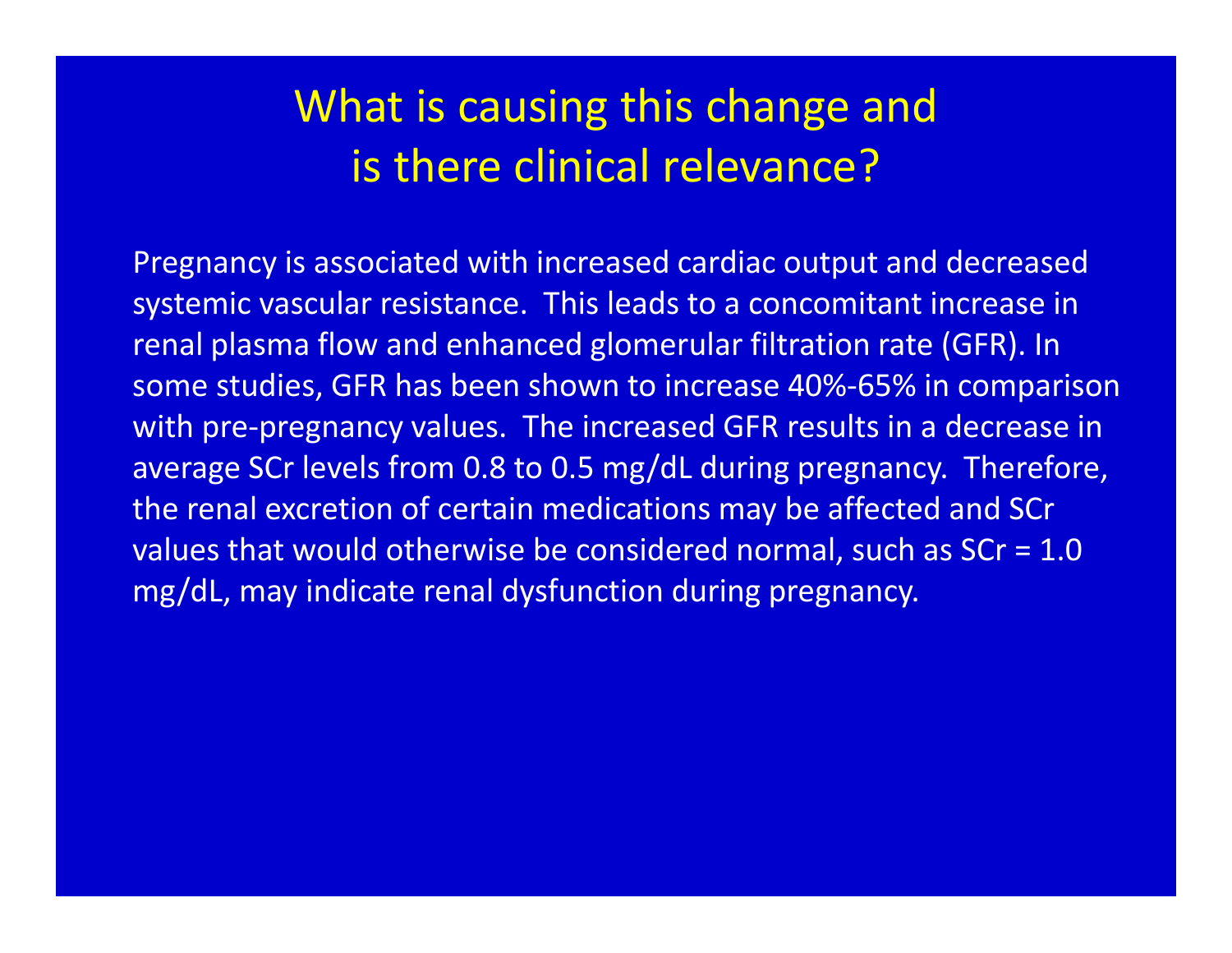The flank pain resolves with conservative measures and you see the patient in clinic 2 weeks later. Her urinalysis (UA) shows bacteriuria, but she is asymptomatic.

# Should this be treated?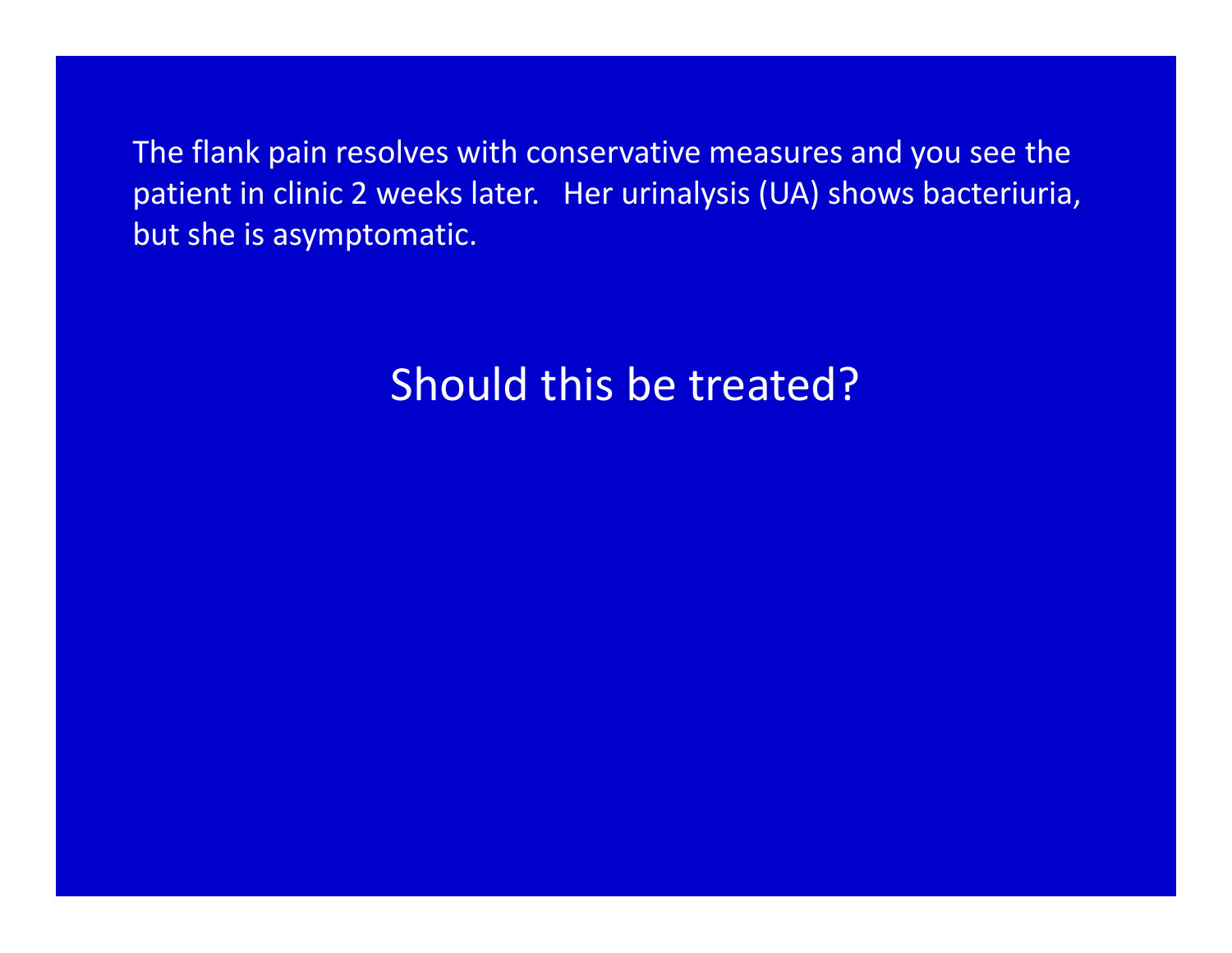#### Should this be treated?

Because of the risk of acute pyelonephritis with associated complications for the mother and fetus, current guidelines recommend that all pregnant women be screened at approximately 16 weeks of gestation for bacteriuria. Asymptomatic bacteriuria is defined as the presence of >10<sup>5</sup> colony forming units (CFU) of a single pathogen per milliliter of urine in <sup>a</sup> properly collected specimen without concomitant symptoms. However, bacterial counts as low as  $10^2$  CFU  $\,$ should also be considered significant in pregnant women and treated appropriately.

The rate of progression of asymptomatic bacteriuria to symptomatic infection is 3‐4 times higher during pregnancy, which is thought to result from the various anatomic and physiological genitourinary changes associated with pregnancy. Acute pyelonephritis occurs in 1%‐4% of pregnant women, and up to 20%‐40% of women with untreated asymptomatic bacteriuria will develop pyelonephritis.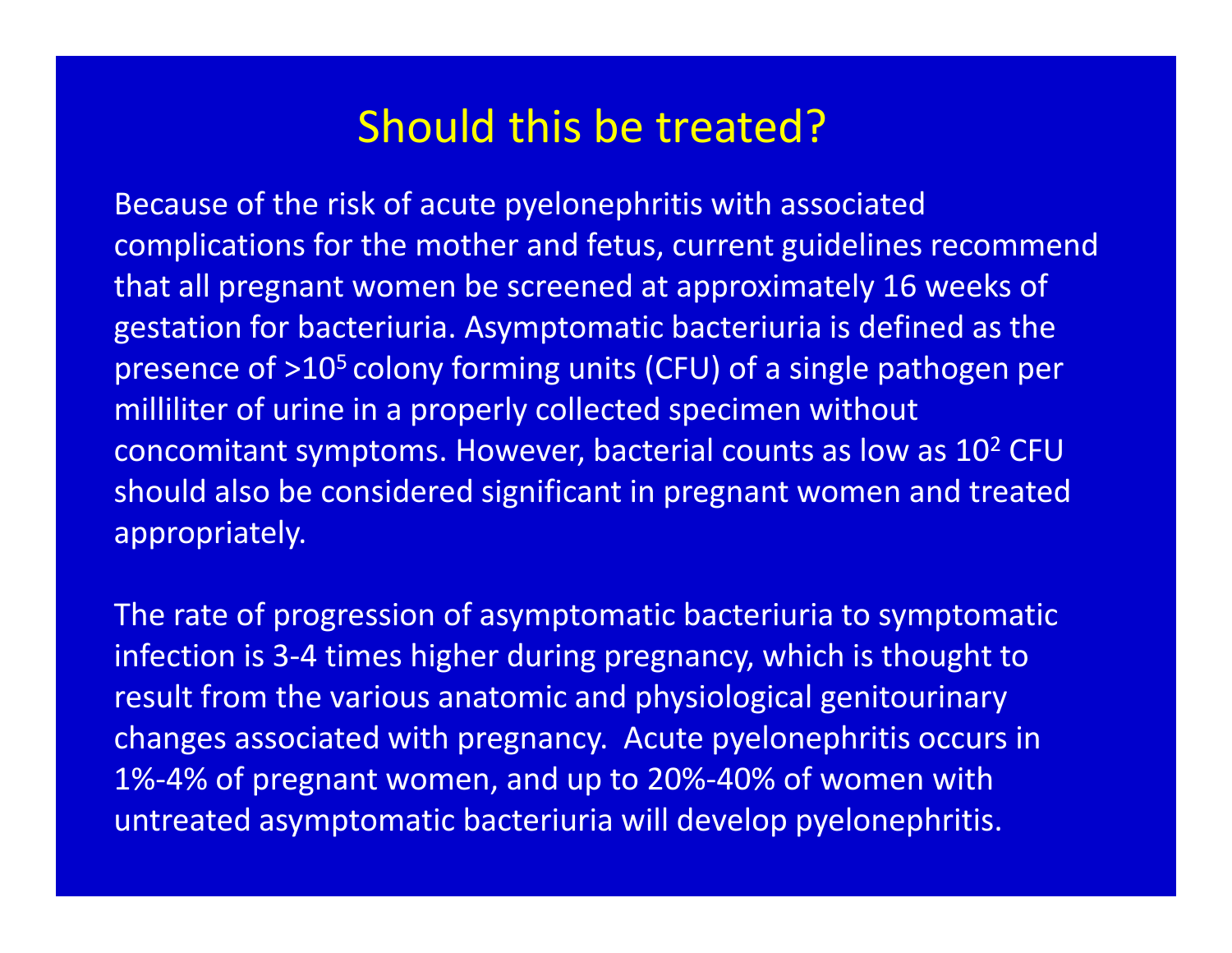Which antibiotics can be used during pregnancy and which are contraindicated?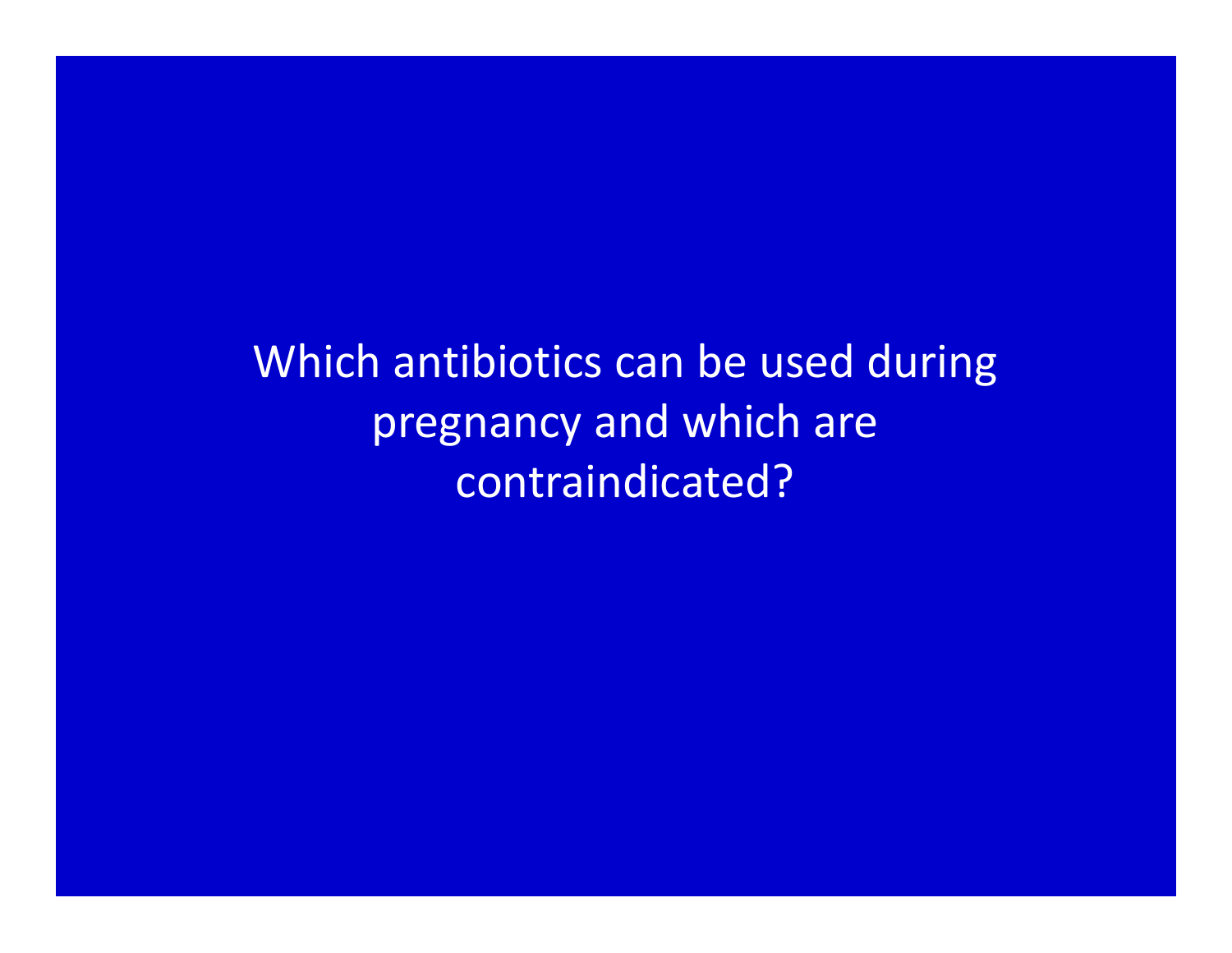# Which antibiotics can be used during pregnancy and which are contraindicated?

Contraindicated: flouroquinolones, erythromycin, chloramphenicol, tetracycline

Use with caution:

Nitrofurantoin: risk of fetal anemia in the 3<sup>rd</sup> trimester in G6PD deficient mothers

Aminoglycosides: risk of fetal ototoxicity or nephrotoxicity, but often used for serious infections such as acute pyelonephritis Sulfonamides: risk of neural tube defects related to anti‐folate metabolism in 1<sup>st</sup> trimester, risk of fetal anemia in G6PD deficient mothers

Trimethoprim: risk of neural tube defects related to anti‐folate metabolism in 1<sup>st</sup> trimester

Safe in pregnancy: penicillins and cephalosporins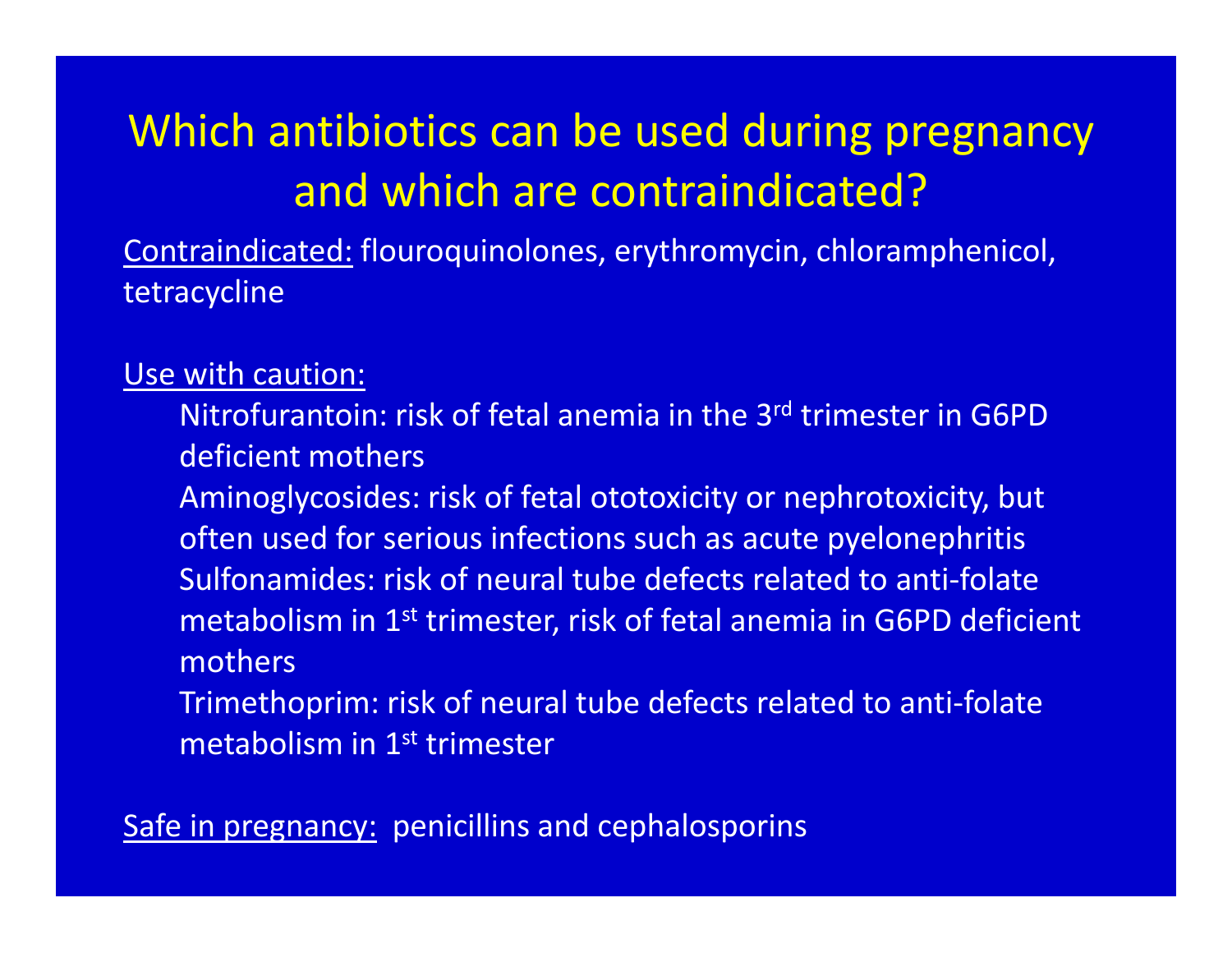Are pregnant women at increased risk of stone disease?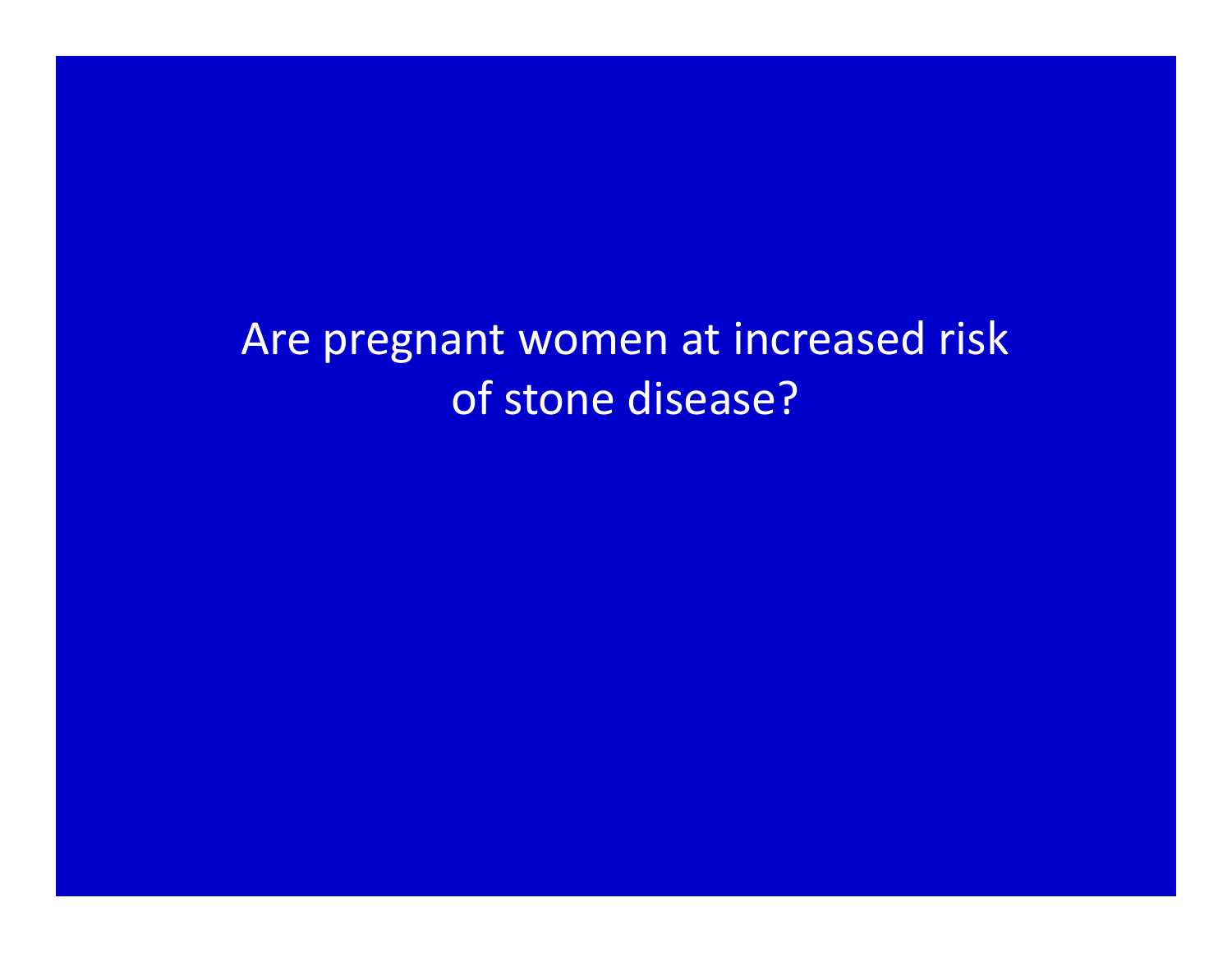## Are pregnant women at increased risk of stone disease?

No, their risk of stone disease does not change appreciably. On the one hand, hypercalciuria occurs commonly in pregnancy, primarily due to increased intestinal calcium absorption as well as increased renal calcium filtration. However, rates of stone formation remain unchanged, because levels of inhibitory factors for stone production such as citrate, magnesium, and glycoproteins are also increased.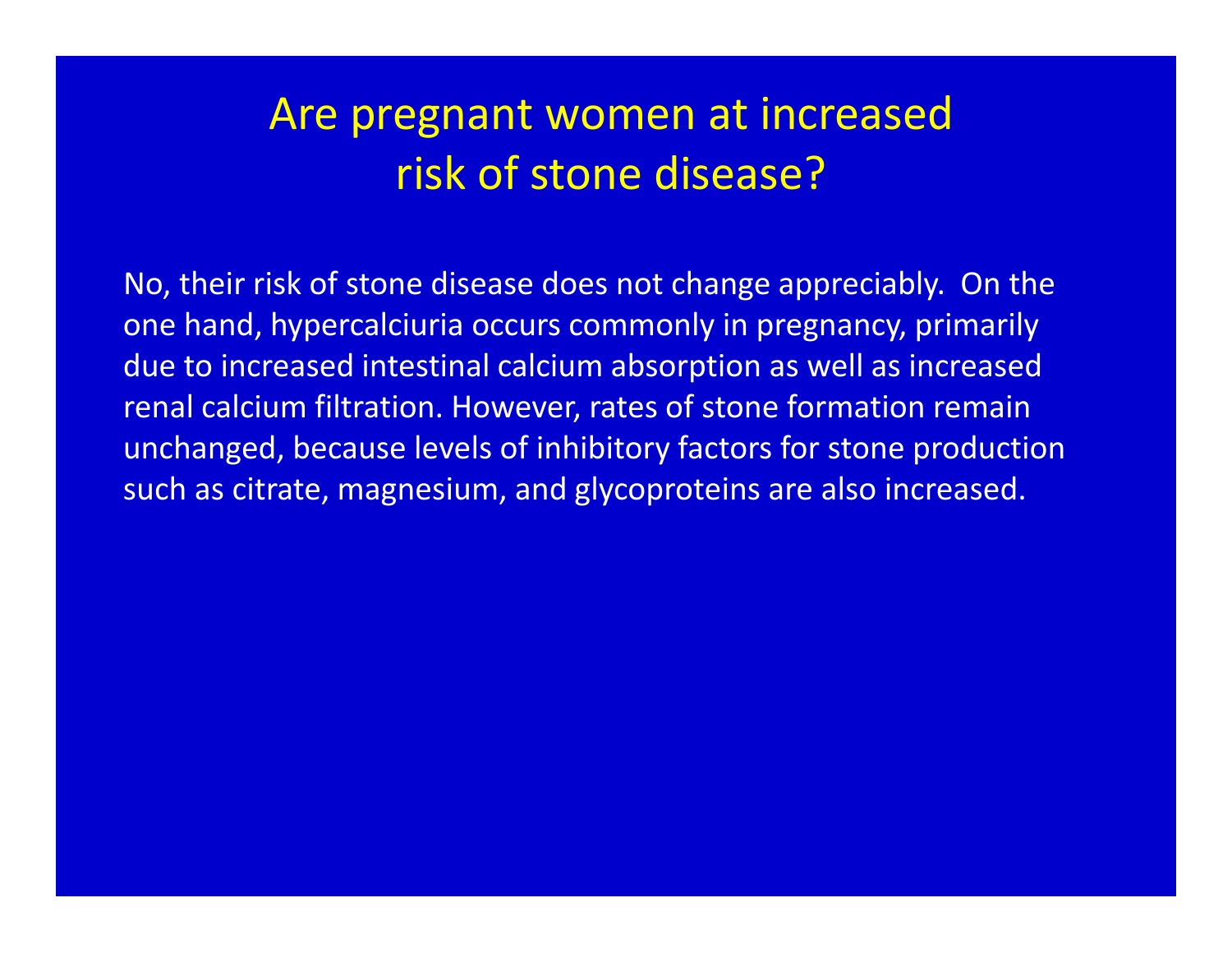If the ultrasound was not adequate, how would you image this patient?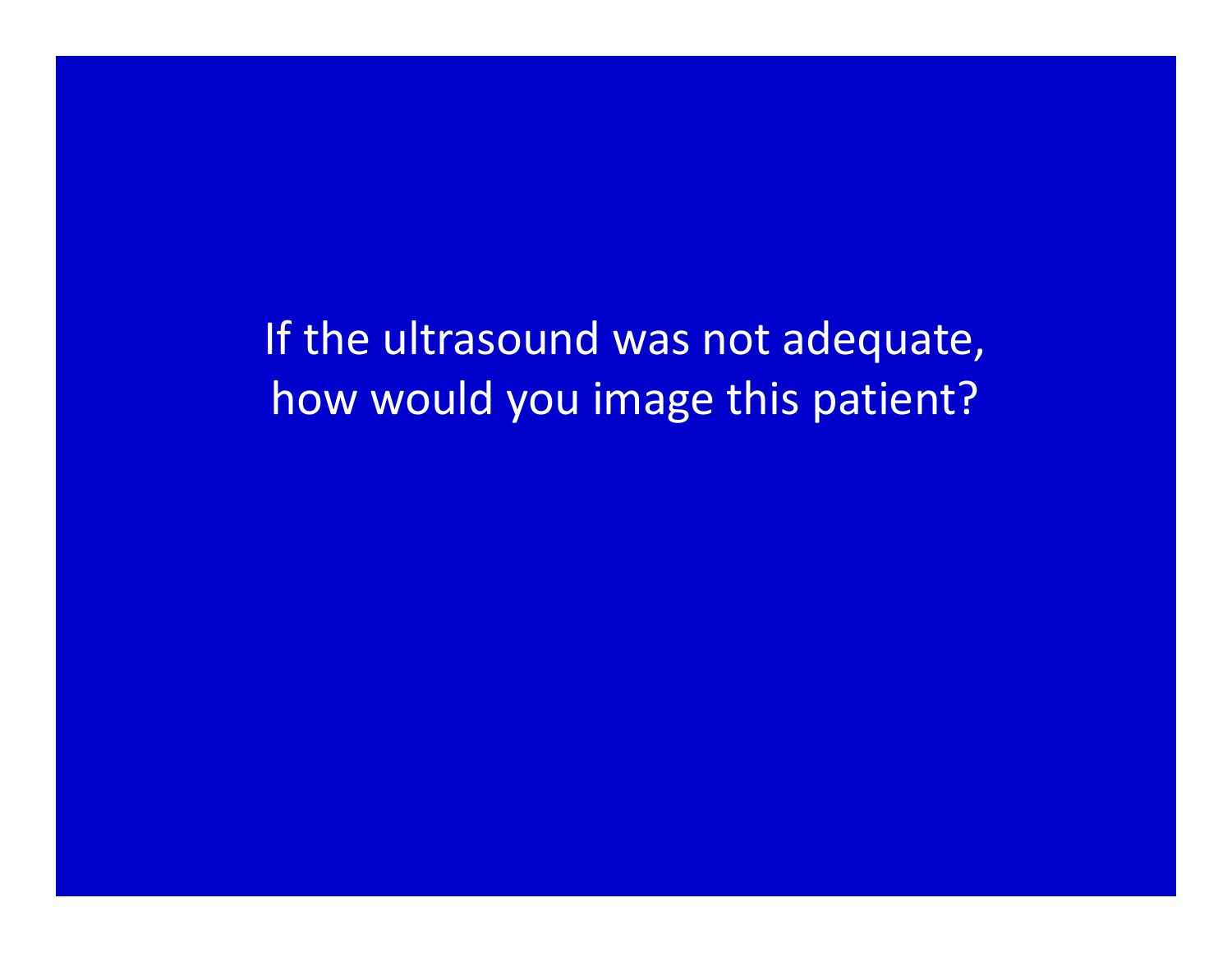## If the ultrasound was not adequate, how would you image this patient?

Imaging pregnant women presents significant diagnostic challenges because of the potential risks of ionizing radiation to the developing fetus. Radiation exposure to the fetus is more damaging during the first trimester, during rapid cell division and organogenesis; however intrauterine exposure during the second and third trimesters may also produce adverse effects. Generally, abdominal ultrasonography (US) is the preferred first‐line imaging modality for pregnant women for the evaluation of hydronephrosis or nephrolithiasis. Unfortunately, US in pregnancy is limited by physiological hydronephrosis and poor visualization of the ureters, and its success is highly operator dependent. US has <sup>a</sup> limited sensitivity of 34%‐95% to detect stones in pregnant women. Computed tomographic imaging is generally avoided in pregnancy because of the high radiation exposure involved. However, low‐dose or ultra‐low‐dose CT renal stone protocols have recently been developed with radiation doses comparable to the "3‐ shot" IVP. If results from US are inconclusive and further imaging is necessary, adjunctive imaging with <sup>a</sup> 3‐shot IVP, MR urogram, or <sup>a</sup> low‐dose CT protocol can be considered in select cases.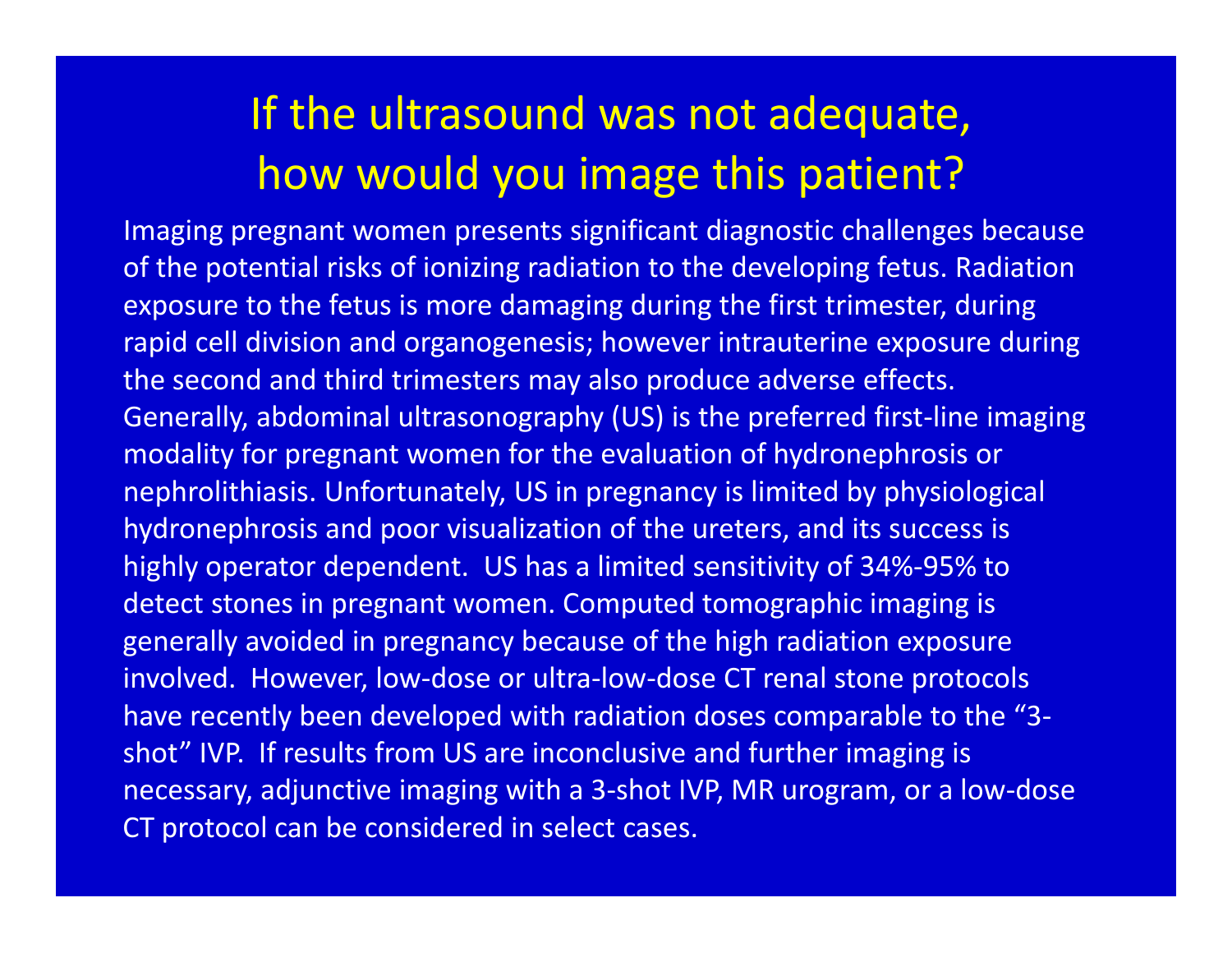If an obstructing stone was found, what treatment options are available during pregnancy?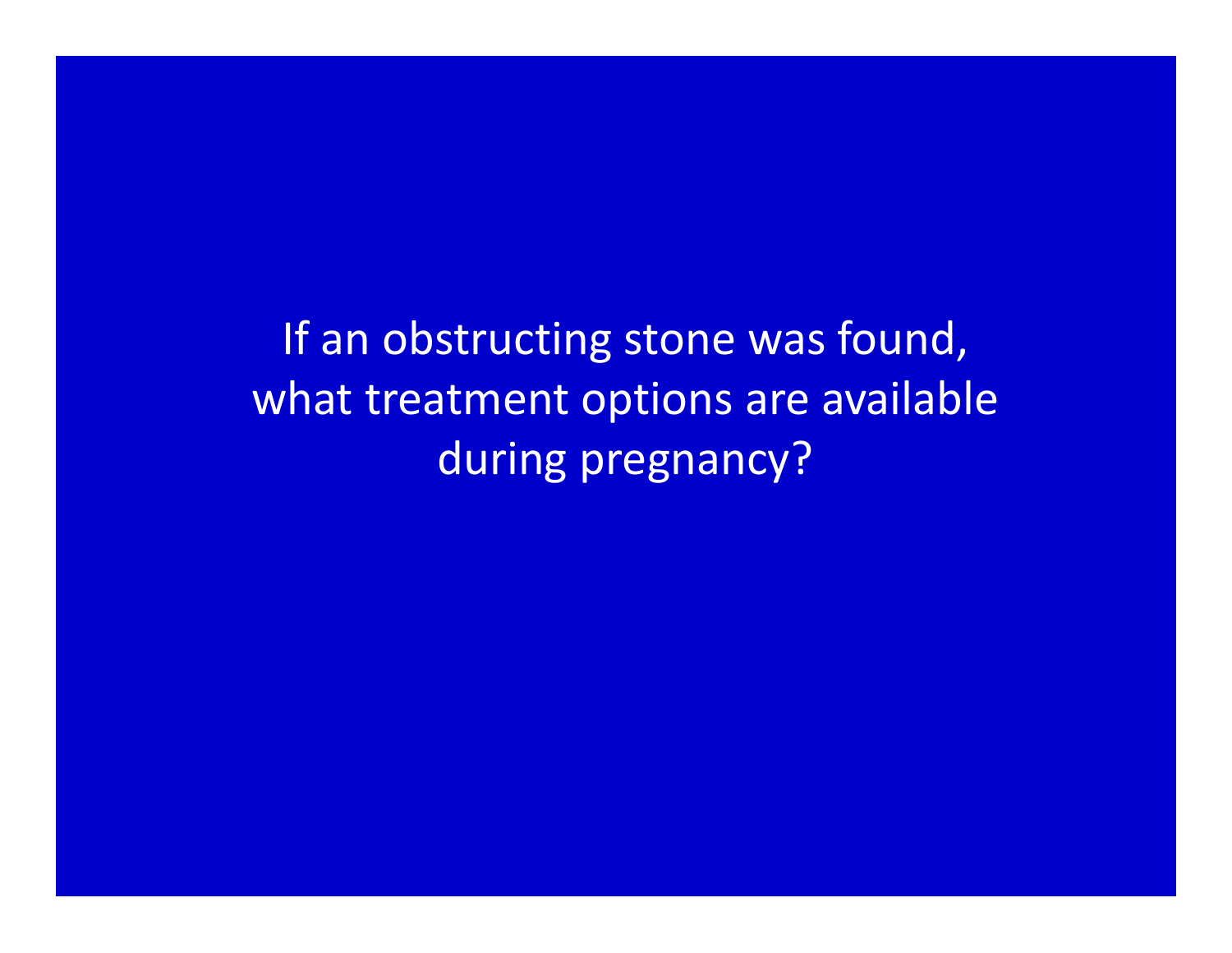## If an obstructing stone was found, what treatment options are available during pregnancy?

In several series, up to 64%‐70% of patients studied passed stones spontaneously during pregnancy, and 50% of remaining patients passed their stones in the postpartum period. As most pregnant patients with acute stone episodes do not require intervention, conservative therapy with analgesia and hydration is often the preferred first‐line management. However, the safety of medical expulsive therapies during pregnancy such as calcium channel blockers or alpha blockers has not been established.

Temporary urinary drainage in pregnant patients with ureteral obstruction can be achieved with ureteral stent or percutaneous nephrostomy placement, often requiring inpatient admission to allow for intravenous hydration and fetal monitoring. Retrograde ureteral stent placement may be performed under local anesthesia using ultrasound guidance, or under general anesthesia along with limited fluoroscopy. However, indwelling ureteral stents may worsen irritative lower urinary tract symptoms and rapid stent encrustation is common in pregnancy. Therefore, ureteral stents should be changed every 4‐8 weeks in pregnant patients.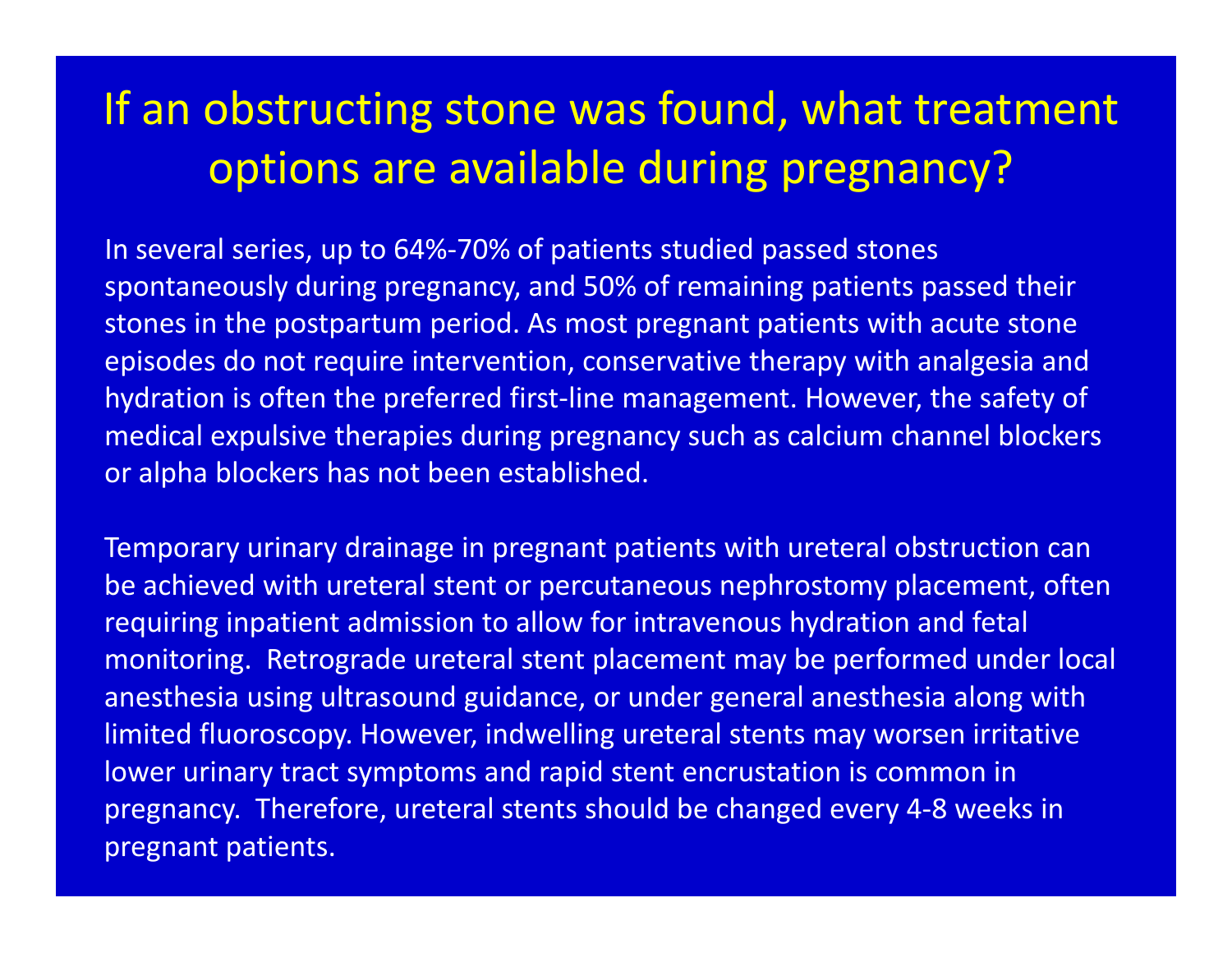What definitive therapies are there for symptomatic stone disease during pregnancy?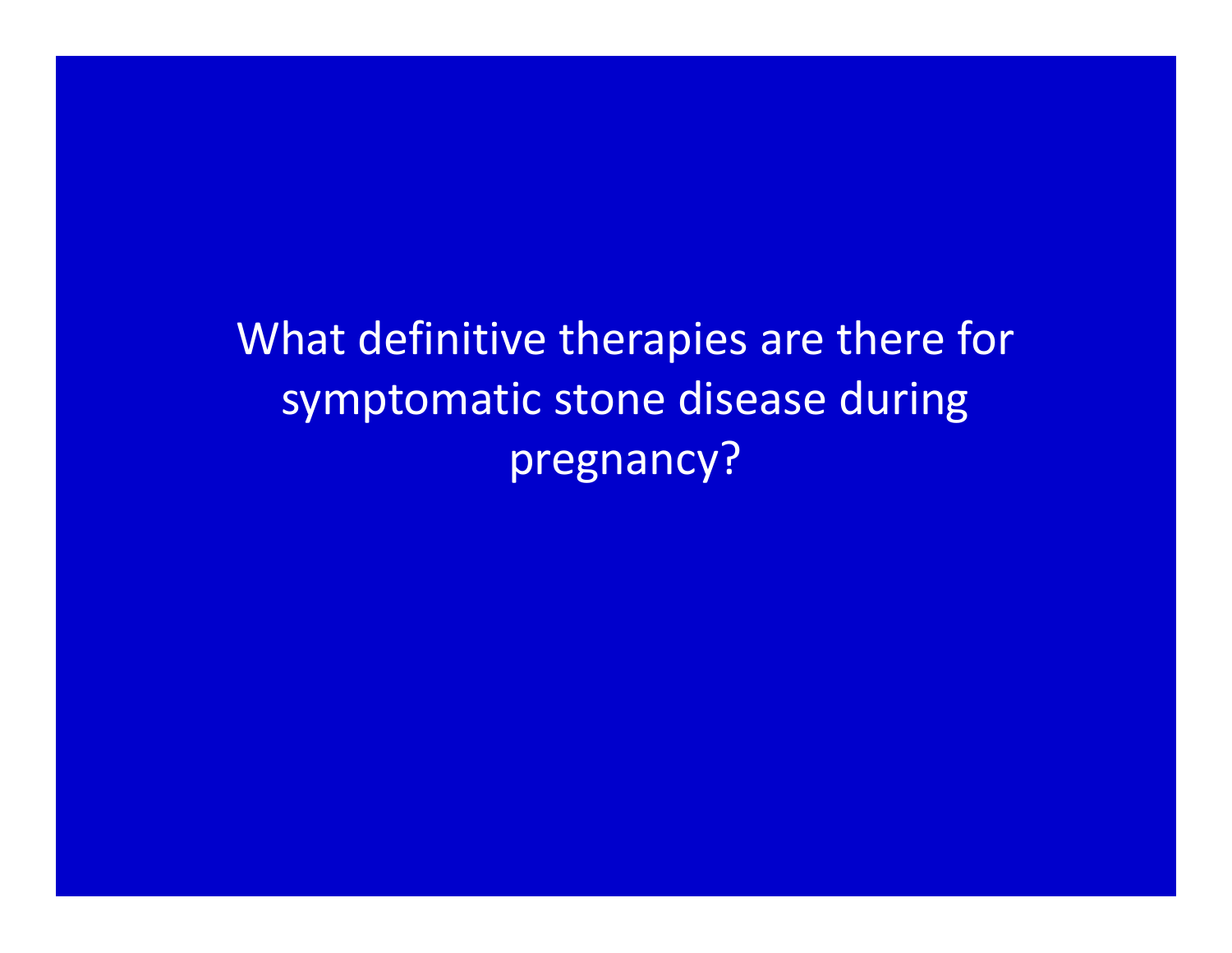# What definitive therapies are there for symptomatic stone disease during pregnancy?

Absolute and relative indications for surgical intervention in pregnancy are similar to those in non‐pregnant women, including intractable pain, nausea, vomiting, febrile urinary tract infections, obstructive uropathy, acute renal failure, sepsis, and obstruction of <sup>a</sup> solitary kidney.

Definitive therapies for the management of stone disease during pregnancy are somewhat limited. Shock wave lithotripsy is contraindicated, and percutaneous stone extraction is not advised because of the need for extended fluoroscopy times and patient positioning. However, ureteroscopy has been shown to be safe and effective in the treatment of nephrolithiasis in all trimesters of pregnancy, with stone‐free rates of 70%‐100%. Therefore, ureteroscopy is considered one of the first‐line approaches in the management of symptomatic stone disease in pregnancy. Physiological hydroureteronephrosis facilitates passage of the ureteroscope within the ureter and lithotripsy can then be performed.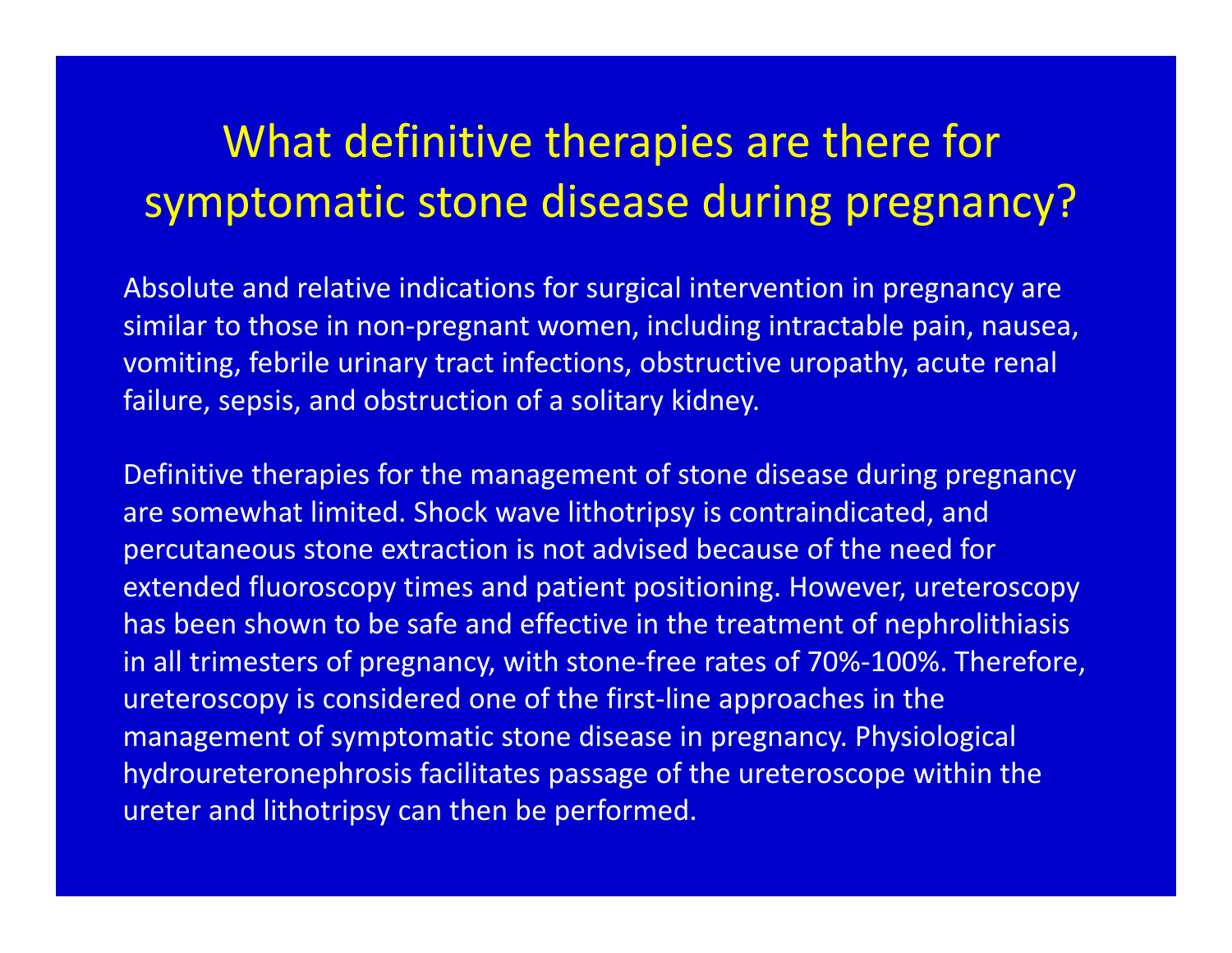#### Selected Reading

Thomas AA, Thomas AZ, Campbell SC: Urologic Emergencies in Pregnancy. *Urology* 2010;76:453‐60.